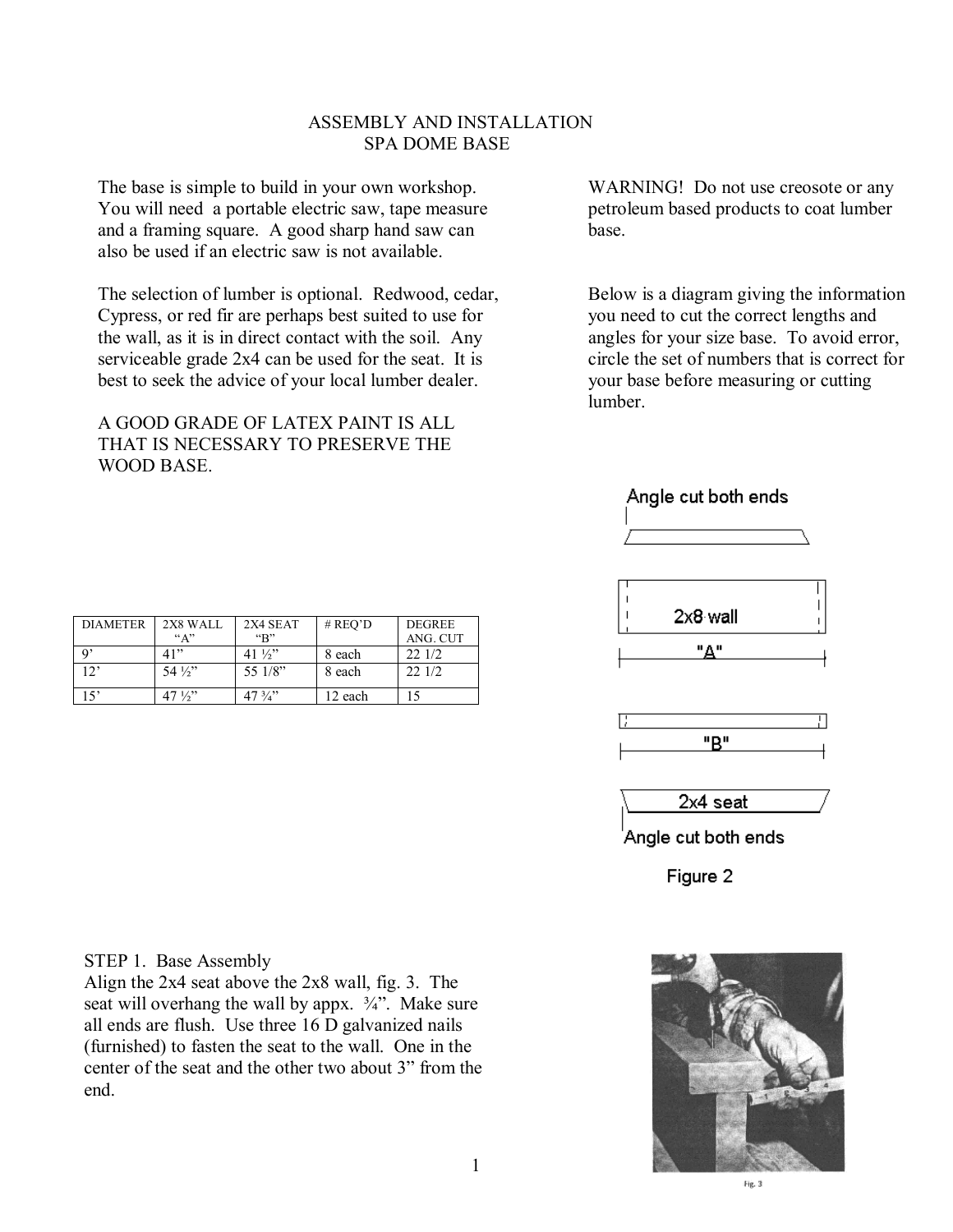## STEP 2. BASE LAYOUT

Drive a wood stake in the center of the area, fig. 4. Using a small nail in the top of this stake, hook the end of a steel tape measure over the nail for consistent accuracy in measuring. Place the first base section so that each seat end measures exactly the same distance from the center stake. For the 12' base, the measurement from the center stake to the outside end edge of the seat is  $6^{\circ}0^{\prime\prime}$ . For the 15<sup> $\prime$ </sup> base, this measurement is  $7^{\prime}8-3/4^{\prime\prime}$ . Place the second section against the first and join the Sections with the seat joiner,



the mounting bracket, and the wall joiner. See fig. 5. (within  $\frac{1}{2}$ ) symmetrical. This is most Use  $\sin 1 - 1/2$ <sup>n</sup> pan head screws to fasten the seat important because the upper structure joiner and six,  $\frac{3}{4}$  pan head screws to fasten the wall will not fit properly unless accuracy is joiner. The mounting bracket is held down by the maintained in base structure. seat joiner.

Continue adding base sections in the manner explained For the second section. Check and recheck measurements Assemble all rafter sections. See fig. as you go. Make sure the wood joints are tight. You may 8 and 9. Assemble the entire have to shim or dig some dirt, as the case may require, framework by beginning as shown in for a good, close joint. A level is not a necessary tool fig. 9. Continue to add rafters until all since it is assumed the base will not be level, but rather are in place. After all rafters are in on a slight slope. place, check underneath side of the



Fig. 5

## STEP 4. Recheck Base Measurements

 $F_{\text{IR}}$  4 , recheck all measurements as in fig. 4 STEP 3. to make sure the base is perfectly

STEP 5. Aluminum Frame Assembly

spider. All rafters should touch the

solid ring of the spider. If they do not, first check to make sure all rafters are seated completely in the mounting brackets. Then make sure all tube joints are tight. If these connections are O.K., then recheck measurements from the center ground stake that you originally used to set up the base. If these measurements are equal in length, the rafters will perfectly. Final minor adjustments are made by simply moving the base inwardly or outwardly to seat rafters to spider ring.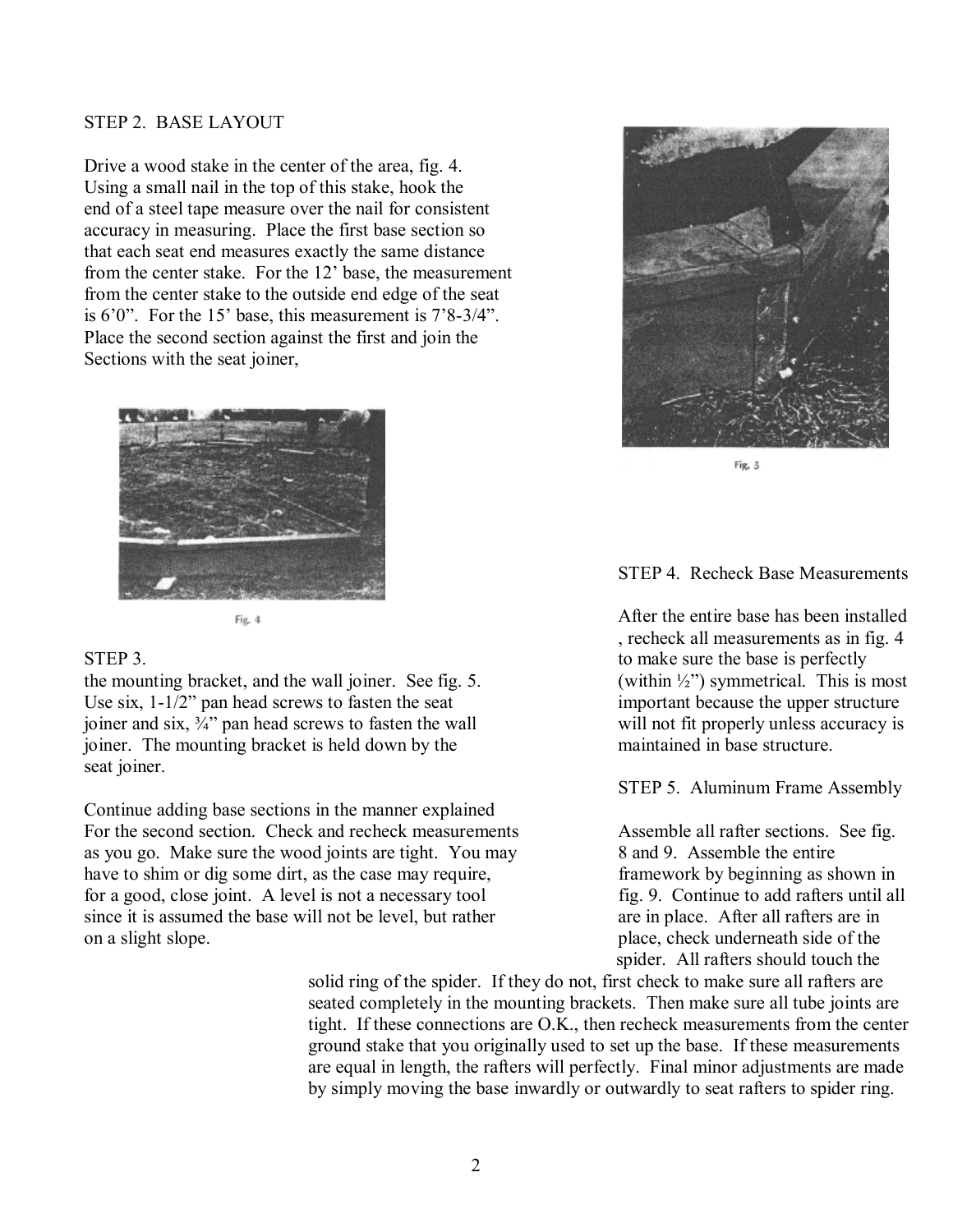

Lay out the vinyl cover on one side of the area, preferably the downwind side. Determine where you want the door opening. Make sure the window screen cloth is on the inside of the cover. Then with two people, slide the covering up and over the rafters. If you laid the vinyl out on the downwind side of the area, you will be sliding the cover into the wind on installation. The wind can greatly assist you as it will tend to lift the cover and make the installation very easy. Do not attempt to install the cover during extreme winds unless you have at least four people to help.

When the cover has been positioned, check the center at the spider. Make sure all seams fall directly over the rafters. When the cover is perfectly in place, install one shock cord, at each wall joiner. See fig. 6. Apply shock cords in a manner that tension will be uniform—that is, after applying Figure 6 the first cord, go around to the opposite side and apply the second cord. Continue this procedure until all cords are in place. There should be a firm tension on all cords.